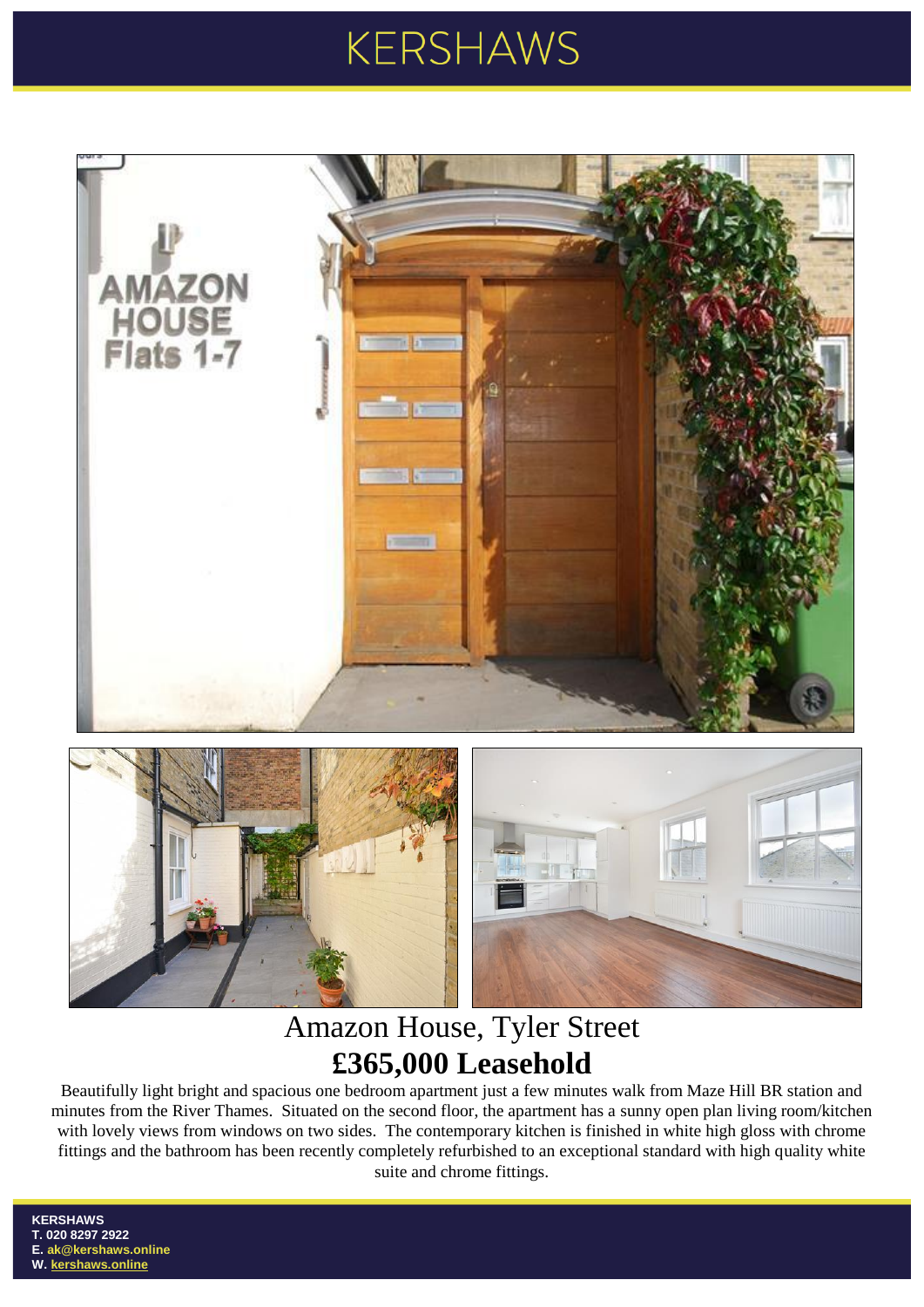### **KERSHAWS**











The mention of any appliances and/or services within these sales particulars does not imply they are in full and efficient working order. Reference to the tenure and boundaries of the property are based upon information provided by the vendor. Whilst we endeavour to make our sales particulars as accurate as possible, if there is any point which is of particular importance to you, please contact the office and we will be pleased to check the information. Do so particularly if contemplating travelling some distance to view the property.

VIEWING STRICTLY THROUGH KERSHAWS ON 02082972922

**KERSHAWS T. 020 8297 2922 E. ak@kershaws.online W. kershaws.online**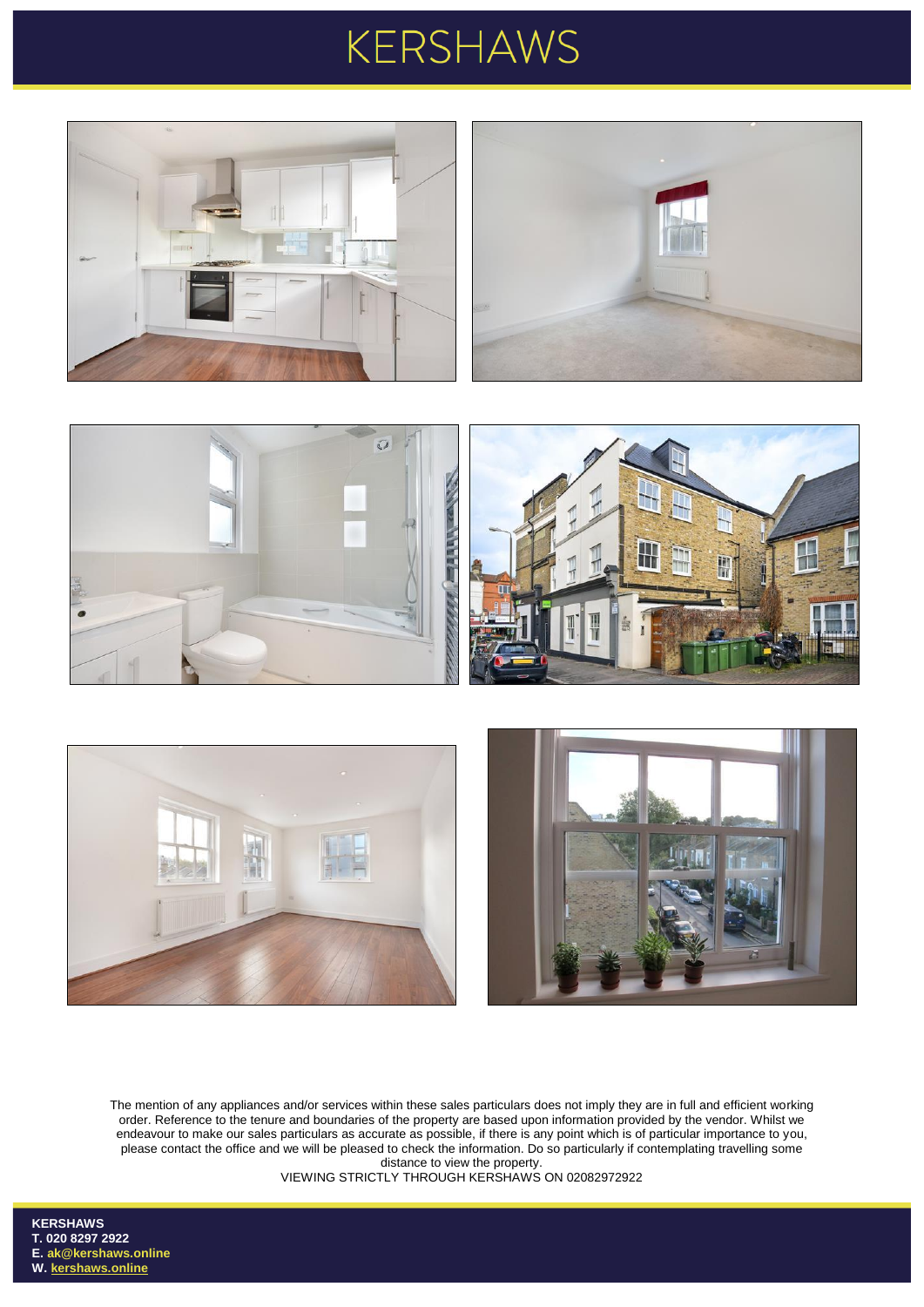# KERSHAWS

#### **Lounge**

Secure gated entrance from the street leads into a communal pathway with secure letter boxes, gas meters, bin and bike storage cupboard. Entry phone system with door leading through to communal entrance hall. Cupboard housing electricity meters for all the apartments **Hallway** 

Personal entrance door opening onto hallway. Entry phone system, recess area ideal for cloaks, radiator, walnut veneer floor **Open Plan Living Room/Kitchen** 

The flat is south west facing and the living room is double aspected with triple sealed double glazed sash windows running along the flank side and one sealed double glazed sash window facing onto Tyler St making for a lovely light and sunny room with beautiful views. Walnut veneer floor, two radiators, low voltage recessed ceiling lights.

#### **Kitchen**

High gloss contemporary kitchen with chrome fittings and matching white work tops. Corian? Stainless steel sink unit, washing machine, integrated fridge freezer, 4 ring gas hob, separate oven overhead stainless steel canopy, integrated dishwasher, cupboard housing combination boiler for central heating and hot water.

#### **Bedroom**

Sealed double glazed sash window to the side low voltage recessed ceiling lights, radiator and fitted carpet.

#### **Bathroom**

Recently completely re fitted with extremely high quality white bathroom suite with chrome fittings comprising of panel enclosed bath mixer tap separate over bath rain shower and hand shower. Low flush WC, wall mounted wash hand basin set into vanity storage cupboard, heated towel rail/radiator. Opaque sealed double glazed flip window to the side. Stone tiled floor and matching stone wall tiling. Low voltage recessed ceiling lights.

### **Ground Rent: £250 pa, Service Charges: £90 pm Leasehold: 99 years**